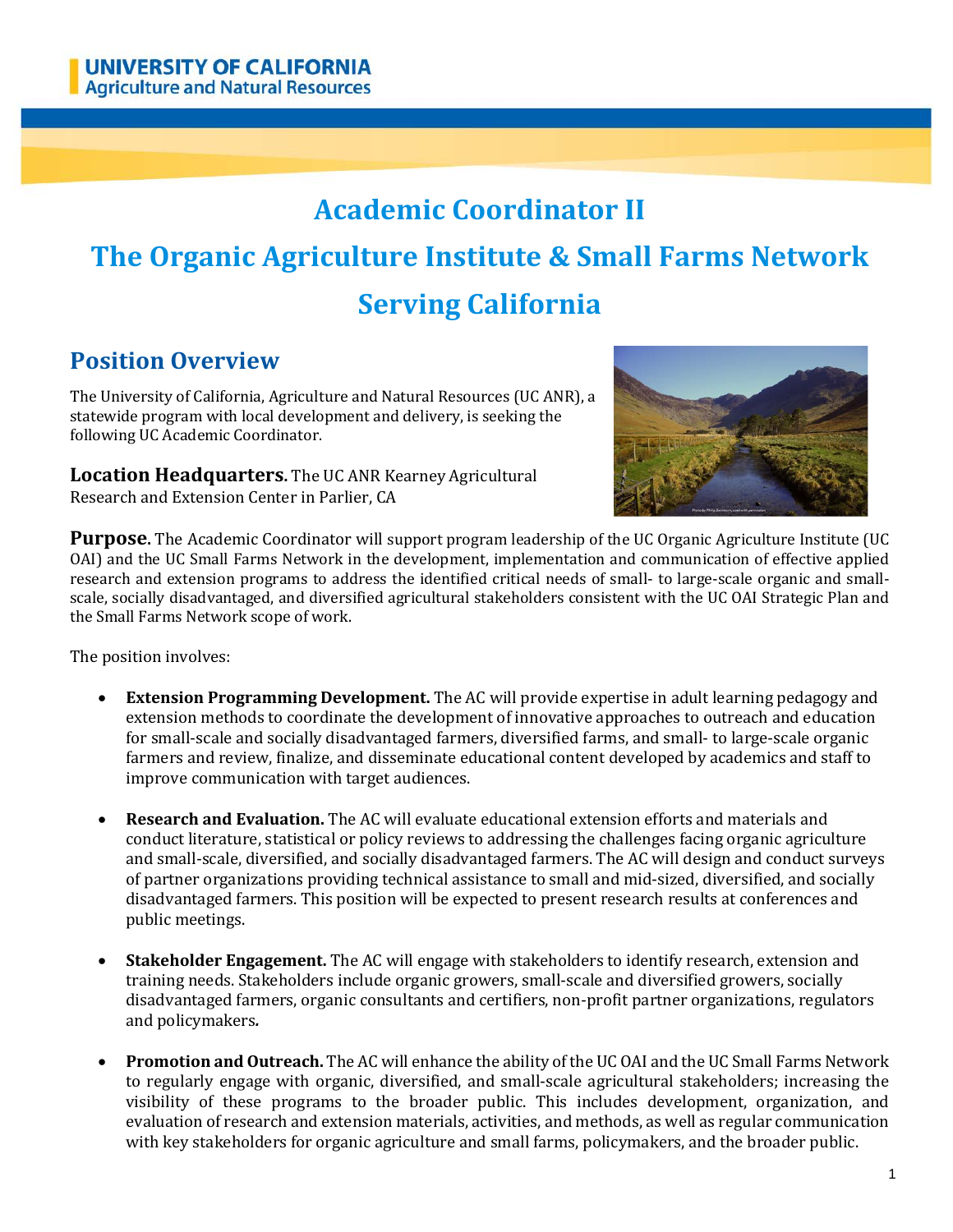• **Building Partnerships.** The AC will build relationships and leverage resources with key partners to enhance the efforts of both programs to facilitate research, extension and education. These partners can include the stakeholders mentioned above, as well as campus-based academics, researchers, and Cooperative Extension personnel.

By supporting both small- and large-scale organic agriculture and small-scale, diversified, and socially disadvantaged farmers, the UC ANR Organic Agriculture Institute and Small Farms Network seek to enhance competitive, sustainable, and equitable food systems, as well as the health of Californians and the California agricultural economy.

This is an exciting opportunity to develop and deliver relevant program content to have meaningful impacts in local communities and throughout California.

**Counties of Responsibility.** This position will be headquartered in Kearney Agricultural Research and Extension Center in Parlier, CA, where the UC OAI is located. Off-site work is possible from a location within commuter distance of key project sites in the Central Valley, where crops that are the focus of the UC OAI are primarily grown and three of the Small Farms Network county regions are located.

**Reporting Relationship**: The Academic Coordinator is administratively responsible to the UC Organic Agriculture Institute Director and the UC ANR Small Farms Network Principal Investigator.

### **Qualifications and Skills Required**

#### **Required Qualifications**

**Education:** A minimum of a Master's degree in the agricultural, environmental, or social sciences, with coursework or experience relevant to agricultural extension and sustainable agriculture is required at the time of appointment.

#### **Additional Requirements**

- A strong background in extension education methods and public scientific communication.
- Training and experience in organic and/or small-scale diversified production systems,
- Valid driver license.
- Expectation to be available to work onsite on any day.

#### **Desired Experience**

- Ability to secure and manage extramural funding.
- Passion and desire to pursue a career in Cooperative Extension.
- Ability to prepare and deliver communications to policy makers, funders, and other external stakeholders.
- Prior experience working in an agricultural setting or working directly with farmers.
- Experience communicating technical information to culturally diverse audiences.
- Experience in building partnerships and working with multidisciplinary teams.
- Demonstrated ability to effectively plan projects, manage teams and assist in implementing an applied research and outreach program, including setting measurable goals and objectives.

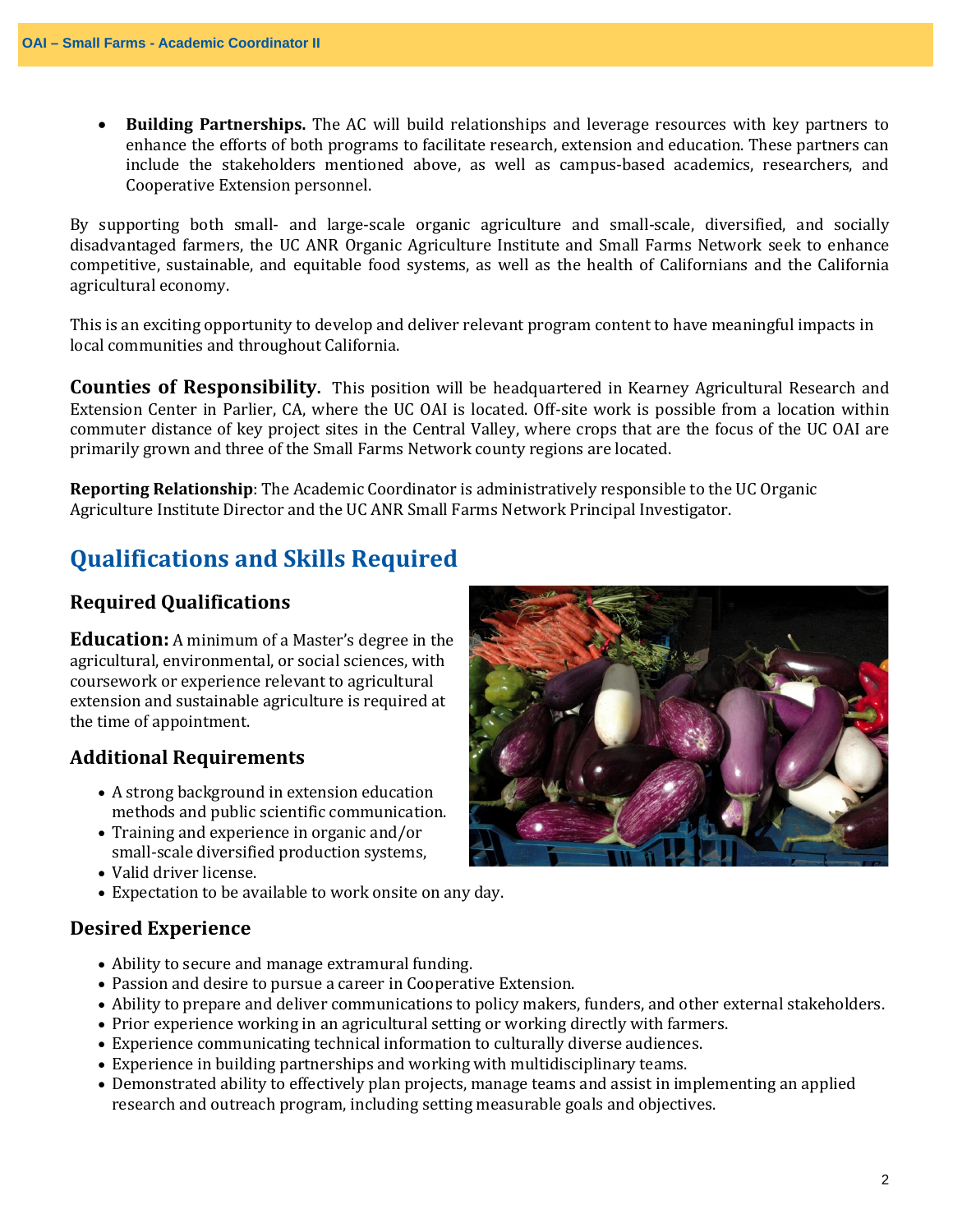#### **Skills Required**

To be successful, the AC requires skills in the following area:

#### **Technical Competence and Impact**

The candidate should have an understanding of food systems and on-farm agricultural production challenges and be able to design and implement a program that leads to positive changes and impact within the community and beyond.

Demonstrated ability to prepare, deliver, and evaluate educational materials and extension programming.

#### **Communication**

Demonstrated excellence in written, oral, and interpersonal and information technology communication skills. Public speaking to diverse stakeholders is a routine part of this position.

Demonstrated ability to share complex information in a manner tailored to the audience.

#### **Collaboration, Teamwork and Flexibility**

Demonstrated ability to work collaboratively as a team member with industry and other stakeholders. Able to adapt as circumstances warranted.

Aware and willing to actively promote diversity, equity, and inclusion.

#### **Lifelong Learning**

Demonstrated commitment to ongoing self-improvement - both professionally and as a person. Ability to shift program focus as times and organizational needs change.

**Learn more about Skills and Areas of Programmatic Review** (including Professional Competence, University and Public Service and Affirmative Action and DEI) at: [https://ucanr.edu/sites/Professional\\_Development/files/355229.pdf](https://ucanr.edu/sites/Professional_Development/files/355229.pdf)

### **About UC ANR**

The University of California, Division of Agriculture and Natural Resources (UC ANR) consists of a network of scientists and educators working in partnership across California. We are committed to developing and supporting practical, science-based solutions that contribute to healthy food systems, healthy environments, healthy communities, and healthy Californians. UC ANR administers UC Cooperative Extension (UCCE), which is responsible for program development and delivery in the counties throughout the state of California.

#### **Learn more about**

- UC ANR a[t https://UCANR.edu](https://ucanr.edu/)
- UC ANR Organic Agriculture Institute (UC OAI) [\(http://organic.ucanr.edu/\)](http://organic.ucanr.edu/)
- UC ANR Small Farms Network [\(http://sfp.ucanr.edu/\)](http://sfp.ucanr.edu/).
- UC ANR in counties: [https://ucanr.edu/sites/ucanr/County\\_Offices/](https://ucanr.edu/sites/ucanr/County_Offices/)
- Our Strategic Initiative[s http://ucanr.edu/sites/StrategicInitiatives/](http://ucanr.edu/sites/StrategicInitiatives/)
- Our Public Value statements at [https://ucanr.edu/sites/anrstaff/Divisionwide\\_Planning/UC\\_ANR\\_Public\\_Values/](https://ucanr.edu/sites/anrstaff/Divisionwide_Planning/UC_ANR_Public_Values/)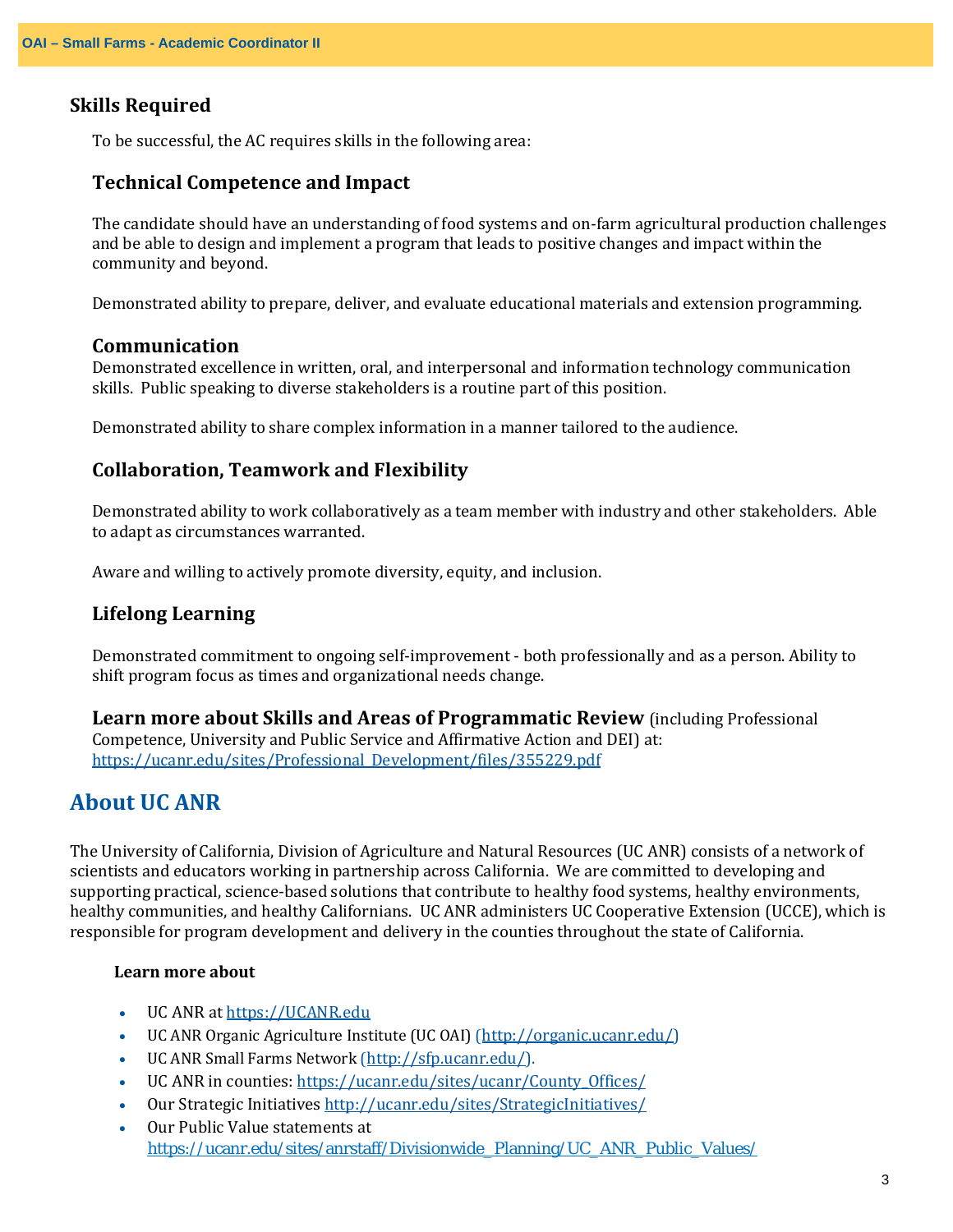- DEI: Further to the above, advisors are expected to share and exhibit UC ANR's commitment to Diversity, Equity and Inclusion [https://ucanr.edu/sites/Professional\\_Development/Office\\_-](https://ucanr.edu/sites/Professional_Development/Office_-_Team_Management/Diversity_Equity_Inclusion_Belonging/) [\\_Team\\_Management/Diversity\\_Equity\\_Inclusion\\_Belonging/](https://ucanr.edu/sites/Professional_Development/Office_-_Team_Management/Diversity_Equity_Inclusion_Belonging/)
- Affirmative: Further to the above, advisors are expected to share and exhibit UC ANR's commitment to affirmative action. Learn more of UC ANR Affirmative Action policy: [http://ucanr.edu/sites/anrstaff/Diversity/Affirmative\\_Action/](http://ucanr.edu/sites/anrstaff/Diversity/Affirmative_Action/)
- The University of California Agriculture and Natural Resources is committed to attracting and retaining a diverse workforce and will honor your experiences, perspectives and unique identity. We encourage applications from members of historically underrepresented racial/ethnic groups, women, individuals with disabilities, veterans, LGBTQ+ community members, and others who demonstrate the ability to help us create and maintain working and learning environments that are inclusive, equitable and welcoming.

### **Salary & Benefits**

The beginning salary will be in the Academic Coordinator II series. For information regarding the Academic Coordinator series salary scales, please refer to: [https://www.ucop.edu/academic-personnel](https://www.ucop.edu/academic-personnel-programs/_files/2022-23/july-2022-salary-scales/t36-ii.pdf)[programs/\\_files/2022-23/july-2022-salary-scales/t36-ii.pdf](https://www.ucop.edu/academic-personnel-programs/_files/2022-23/july-2022-salary-scales/t36-ii.pdf)

**This is not an academic career-track appointment**. This position is funded for 2 years, with the possibility of renewal based on performance and availability of funding. The performance in this position will be evaluated annually. The merit cycle for this position will be evaluated every two (2) years.

**Benefits**: The University of California offers comprehensive benefits including health insurance, retirement plans, two days per month paid vacation, one day per month paid sick leave, and approximately thirteen paid holidays per year. For more information, refer to the UC Benefits website at: <https://ucnet.universityofcalifornia.edu/compensation-and-benefits/index.html>

# **How to Apply**

If interested in this position, please visit: <https://recruit.ucanr.edu/> and choose "applicants" (refer to position #22-49)

**Closing Date: To assure full consideration**, application packets must be received by **July 28, 2022 –** (open until filled)

## **Questions?**

Contact Alma Jackson email: [ajackson@ucanr.edu](mailto:ajackson@ucanr.edu)

Applicants may wish to explore the UC Davis Services for International Students and Scholars web page at <https://siss.ucdavis.edu/> as a resource.

*University of California Cooperative Extension*

As a condition of employment, you will be required to comply with the University of California [SARS-CoV-2](https://policy.ucop.edu/doc/5000695/SARS-CoV-2_Covid-19) (COVID-19) Vaccination [Program](https://policy.ucop.edu/doc/5000695/SARS-CoV-2_Covid-19) Policy. All Covered Individuals under the policy must provide proof of Full Vaccination or, if applicable, submit a request for Exception (based on Medical Exemption, Disability, and/or Religious Objection) or Deferral (based on pregnancy) no later than the